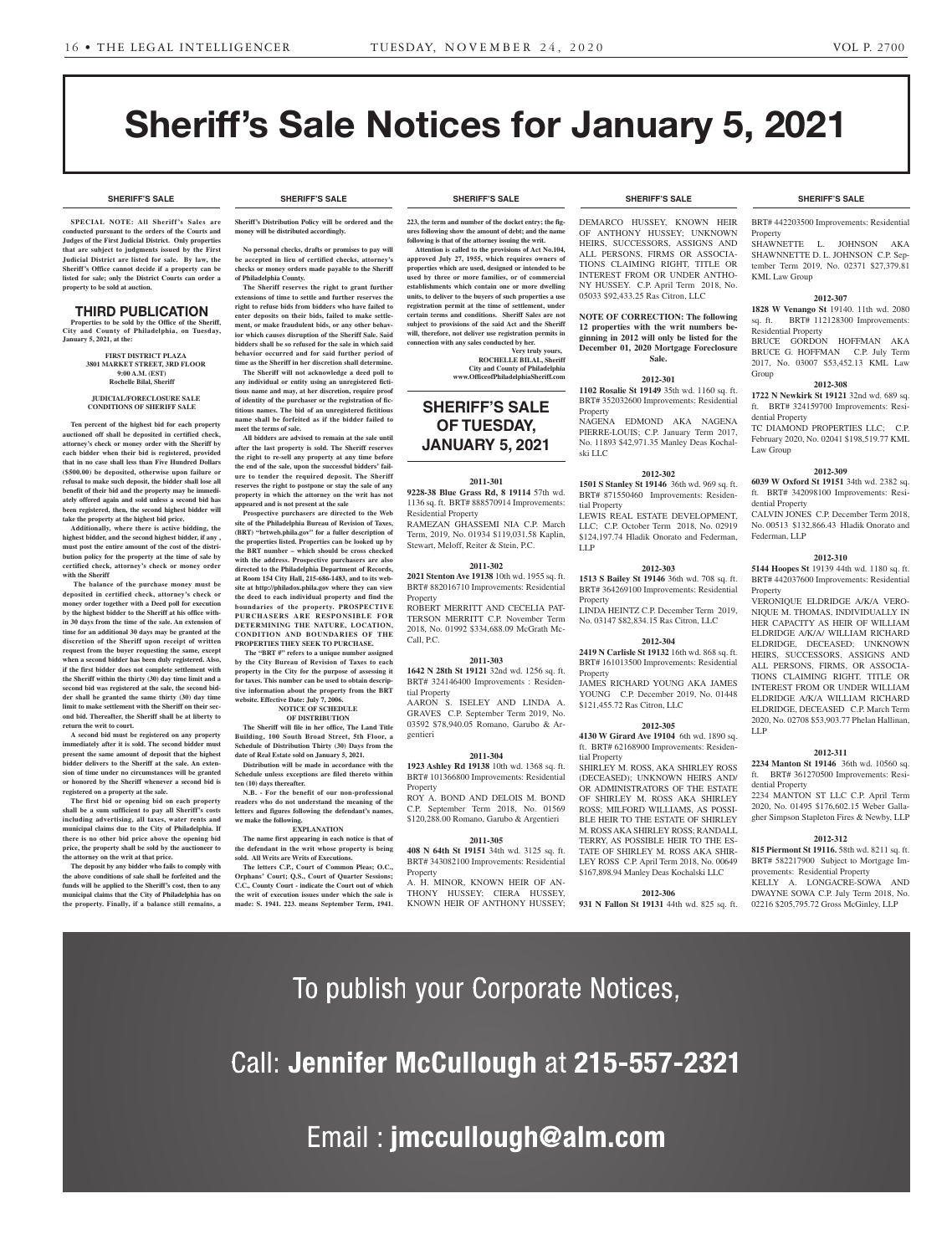# Sheriff's Sale Notices for January 5, 2021

**SHERIFF'S SALE SHERIFF'S SALE SHERIFF'S SALE SHERIFF'S SALE SHERIFF'S SALE**

**SPECIAL NOTE: All Sheriff 's Sales are conducted pursuant to the orders of the Courts and Judges of the First Judicial District. Only properties that are subject to judgments issued by the First Judicial District are listed for sale. By law, the Sheriff's Office cannot decide if a property can be listed for sale; only the District Courts can order a property to be sold at auction.** 

#### THIRD PUBLICATION

**Properties to be sold by the Office of the Sheriff, City and County of Philadelphia, on Tuesday, January 5, 2021, at the:** 

> **FIRST DISTRICT PLAZA 3801 MARKET STREET, 3RD FLOOR 9:00 A.M. (EST) Rochelle Bilal, Sheriff**

#### **JUDICIAL/FORECLOSURE SALE CONDITIONS OF SHERIFF SALE**

**Ten percent of the highest bid for each property auctioned off shall be deposited in certified check, attorney's check or money order with the Sheriff by each bidder when their bid is registered, provided that in no case shall less than Five Hundred Dollars (\$500.00) be deposited, otherwise upon failure or refusal to make such deposit, the bidder shall lose all benefit of their bid and the property may be immediately offered again and sold unless a second bid has been registered, then, the second highest bidder will take the property at the highest bid price.**

**Additionally, where there is active bidding, the highest bidder, and the second highest bidder, if any , must post the entire amount of the cost of the distribution policy for the property at the time of sale by certified check, attorney's check or money order with the Sheriff**

 **The balance of the purchase money must be deposited in certified check, attorney's check or money order together with a Deed poll for execution by the highest bidder to the Sheriff at his office within 30 days from the time of the sale. An extension of time for an additional 30 days may be granted at the discretion of the Sheriff upon receipt of written request from the buyer requesting the same, except when a second bidder has been duly registered. Also, if the first bidder does not complete settlement with the Sheriff within the thirty (30) day time limit and a second bid was registered at the sale, the second bidder shall be granted the same thirty (30) day time limit to make settlement with the Sheriff on their second bid. Thereafter, the Sheriff shall be at liberty to return the writ to court.**

**A second bid must be registered on any property immediately after it is sold. The second bidder must present the same amount of deposit that the highest bidder delivers to the Sheriff at the sale. An extension of time under no circumstances will be granted or honored by the Sheriff whenever a second bid is registered on a property at the sale.** 

**The first bid or opening bid on each property shall be a sum sufficient to pay all Sheriff's costs including advertising, all taxes, water rents and municipal claims due to the City of Philadelphia. If there is no other bid price above the opening bid price, the property shall be sold by the auctioneer to the attorney on the writ at that price.**

**The deposit by any bidder who fails to comply with the above conditions of sale shall be forfeited and the funds will be applied to the Sheriff's cost, then to any municipal claims that the City of Philadelphia has on the property. Finally, if a balance still remains, a Sheriff's Distribution Policy will be ordered and the money will be distributed accordingly.**

**No personal checks, drafts or promises to pay will be accepted in lieu of certified checks, attorney's checks or money orders made payable to the Sheriff of Philadelphia County.**

**The Sheriff reserves the right to grant further extensions of time to settle and further reserves the right to refuse bids from bidders who have failed to enter deposits on their bids, failed to make settlement, or make fraudulent bids, or any other behavior which causes disruption of the Sheriff Sale. Said bidders shall be so refused for the sale in which said behavior occurred and for said further period of time as the Sheriff in her discretion shall determine.**

**The Sheriff will not acknowledge a deed poll to any individual or entity using an unregistered fictitious name and may, at her discretion, require proof of identity of the purchaser or the registration of fictitious names. The bid of an unregistered fictitious name shall be forfeited as if the bidder failed to meet the terms of sale.**

**All bidders are advised to remain at the sale until after the last property is sold. The Sheriff reserves the right to re-sell any property at any time before the end of the sale, upon the successful bidders' failure to tender the required deposit. The Sheriff reserves the right to postpone or stay the sale of any property in which the attorney on the writ has not appeared and is not present at the sale**

**Prospective purchasers are directed to the Web site of the Philadelphia Bureau of Revision of Taxes, (BRT) "brtweb.phila.gov" for a fuller description of the properties listed. Properties can be looked up by the BRT number – which should be cross checked with the address. Prospective purchasers are also directed to the Philadelphia Department of Records, at Room 154 City Hall, 215-686-1483, and to its website at http://philadox.phila.gov where they can view the deed to each individual property and find the boundaries of the property. PROSPECTIVE PURCHASERS ARE RESPONSIBLE FOR DETERMINING THE NATURE, LOCATION, CONDITION AND BOUNDARIES OF THE PROPERTIES THEY SEEK TO PURCHASE.**

 **The "BRT #" refers to a unique number assigned by the City Bureau of Revision of Taxes to each property in the City for the purpose of assessing it for taxes. This number can be used to obtain descriptive information about the property from the BRT website. Effective Date: July 7, 2006. NOTICE OF SCHEDULE** 

#### **OF DISTRIBUTION**

**The Sheriff will file in her office, The Land Title Building, 100 South Broad Street, 5th Floor, a Schedule of Distribution Thirty (30) Days from the date of Real Estate sold on January 5, 2021. Distribution will be made in accordance with the** 

**Schedule unless exceptions are filed thereto within ten (10) days thereafter. N.B. - For the benefit of our non-professional** 

**readers who do not understand the meaning of the letters and figures following the defendant's names, we make the following. EXPLANATION**

**The name first appearing in each notice is that of** 

**the defendant in the writ whose property is being sold. All Writs are Writs of Executions. The letters C.P., Court of Common Pleas; O.C.,** 

**Orphans' Court; Q.S., Court of Quarter Sessions; C.C., County Court - indicate the Court out of which the writ of execution issues under which the**  sale is made: S. 1941. 223. means September Term, **1941. 223, the term and number of the docket entry; the figures following show the amount of debt; and the name following is that of the attorney issuing the writ.**

**Attention is called to the provisions of Act No.104, approved July 27, 1955, which requires owners of properties which are used, designed or intended to be used by three or more families, or of commercial establishments which contain one or more dwelling units, to deliver to the buyers of such properties a use registration permit at the time of settlement, under certain terms and conditions. Sheriff Sales are not subject to provisions of the said Act and the Sheriff will, therefore, not deliver use registration permits in connection with any sales conducted by her.**

## **Very truly yours, ROCHELLE BILAL, Sheriff City and County of Philadelphia www.OfficeofPhiladelphiaSheriff.com**

**SHERIFF'S SALE OF TUESDAY, JANUARY 5, 2021**

**2101-301**

#### **SHERIFF'S SALE SHERIFF'S SALE SHERIFF'S SALE SHERIFF'S SALE SHERIFF'S SALE**

Sq. Ft. BRT# 122104600 Improvements: Residential Property DEBORAH A. POOLE C.P. January Term 2020 No. 00028 \$51,149.88 Hladik Onorato And Federman, LLP

#### **2101-302**

**1527 W Erie Ave 19140** 13th wd. 1511 Sq. Ft. BRT# 131056800 Improvements: Residential Property TYLER B. GANDY C.P. May Term 2020 No. 01055 \$19,003.47 Hladik Onorato And Federman, LLP

#### **2101-303**

**5343 Greenway Ave 19143** 51st wd. 1280 Sq. Ft. BRT# 512046100 Improvements: Residential Property VANEEDA DAYS, AS EXECUTRIX OF THE ESTATE OF MARGARET DAVIS, DECEASED C.P. February Term 2020 No. 00583 \$29,630.81 Hladik Onorato And Federman, LLP

#### **2101-304**

**303 Crest Park Rd 19119** 9th wd. 7600 Sq. Ft. BRT# 091058600 Improvements: Residential Property TERESA MYERS-THOMPSON C.P. De-

cember Term 2017 No. 02095 \$360,150.79 KML Law Group

#### **2101-305**

**6444 Woodcrest Ave 19151** 34th wd. 1997.8 Sq. Ft. BRT# 344111100 Improvements: Residential Property JEFFREY L. WALKER C.P. October Term 2018 No. 00221 \$145,587.77 KML Law

#### **2101-306**

Group

And Federman, LLP

**3349 Elliston Cir 19114** 66th wd. 2613 Sq. Ft. BRT# 661161100 Improvements: Residential Property CATHERINE FLETCHER C.P. August Term 2019 No. 03458 \$162,569.52 Hladik Onorato

#### **2101-307**

**7273 Valley Ave 19128** 21st wd. 4144 Sq. Ft. BRT# 214171900 Improvements: Residential **Property** 

GREGORY MORACE C.P. August Term 2019 No. 00008 \$175,628.93 KML Law Group

#### **2101-308**

**7371 Rugby St 19138** 10th wd. 1323 Sq. Ft. BRT# 102466500 Improvements: Residential Property NADENE HUNTER C.P. November Term

2018 No. 00954 \$45,782.78 KML Law Group

#### **2101-309**

**6136 Washington Ave 19143** 3rd wd. 2310 Sq. Ft. BRT# 033122300 Improvements: Residential Property DARCEL COPES C.P. October Term 2016 No. 03754 \$131,690.32 KML Law Group, P.C.

#### **2101-310**

**9831 Hoff St 19115** 58th wd. 3240 Sq. Ft. BRT# 581416400 Improvements: Residential **Property** 

STEVEN ARGONDEZZI C.P. May Term

2019 No. 01539 \$69.631.49 KML Law

Group, P.C.

**2101-311**

To publish your Corporate Notices,

Call: Jennifer McCullough at 215-557-2321

Email : jmccullough@alm.com

Sq. Ft. BRT# 352010600 Improvements: Residential Property

VALLON SHOWELL C.P. July Term 2019 No. 03655 \$76,406.07 KML Law Group

#### **2101-312**

**4458 Silverwood St 19127** 21st wd. 1665 Sq. Ft. BRT# 211236900 Subject to Mortgage Improvements: Residential Property TRACY S HARDY C.P. May Term 2020 No. 00366 \$182,514.81 Fox Rothschild LLP

#### **2101-313**

**5905 Addison St 19143** 3rd wd. 904 Sq. Ft. BRT# 032072300 Improvements: Residential Property

CLAUDE N TROUPE C.P. September Term 2018 No. 01394 \$71,642.89 Obermayer Rebmann Maxwell & Hippel, LLP

#### **2101-314**

**5416 Race St 19139** 4th wd. 1406 Sq. Ft. BRT# 041004900 Improvements: Residential Property

CLAUDE N TROUPE C.P. July Term 2018 No. 02214 \$55,662.67 Obermayer Rebmann Maxwell & Hippel, LLP

#### **2101-315**

**4104 Germantown Ave 19140** 13th wd. 1640 Sq. Ft. BRT# 871081850 Subject to Mortgage Improvements: Residential Property HUNTINGPARK PARIS, LLC C/O UNIT-ED STATES CORPORATION AGENTS, INC C.P. October Term 2019 No. 03203 \$95,672.31 Nancy J. Glidden, Esq

**2101-316 2313 Turner St 19121** 29th wd. 835 Sq. Ft.

BRT# 291240100 Improvements: Residential Property THE UNKNOWN HEIRS OF ADLENE

HICKS DECEASED C.P. June Term 2019 No. 07362 \$49,619.81 KML Law Group, P.C. **2101-317**

#### **1407 S Taylor St 19146** 36th wd. 769 Sq. Ft.

BRT# 364173700 Improvements: Residential **Property** DEMETRI G. BOTSARIS C.P. May Term

2019 No. 00183 \$268,043.51 KML Law Group, P.C.

#### **2101-318**

**5819 Ellsworth St 19143** 3rd wd. 952 Sq. Ft. BRT# 033131000 Improvements: Residential Property

JOHNNETTE LOGUIDICE C.P. October Term 2017 No. 01471 \$67,646.30 Obermayer Rebmann Maxwell & Hippel, LLP

#### **2101-319 1313 Unruh Ave 19111** 53rd wd. 1788 Sq. Ft.

BRT# 532076200 Improvements: Residential Property

UNKNOWN HEIRS OF HERBERT DE-CEASED C.P. September Term 2019 No. 03070 \$140,594.79 Hill Wallack LLP

### **2101-320**

**1608 Mayland St 19138** 10th wd. 1338 Sq. Ft. BRT# 102254500 Improvements: Residential Property KRISTYE J. PARKER C.P. January Term

2019 No. 01874 \$159,167.68 KML Law Group, P.C.

**921 E Woodlawn St 19138** 12th wd. 1941 **603 E Cheltenham Ave 19120** 35th wd. 1088 **2323 Roma Dr 19145** 26th wd. 3054 Sq. Ft. **2101-321**

BRT# 262401900 Improvements: Residential Property

DINA NORD C.P. December Term 2019 No. 01765 \$455,507.10 Hill Wallack LLP

#### **2101-322**

**8821 Macon St 19152** 57th wd. 3544 Sq. Ft. BRT# 571252300 Improvements: Residential Property

RAYMOND R. FISHER C.P. November Term 2018 No. 03217 \$206,212.59 Hill Wallack LLP

#### **2101-323**

**537 Sanger St 19120** 35th wd. 1109 Sq. Ft. BRT# 351212800 Improvements: Residential Property

SHERRI L. ASHFORD C.P. October Term 2018 No. 03961 \$109,148.23 KML Law Group, P.C.

#### **2101-324**

T. Shoemaker, Esq.

dential Property

dential Property

Property

Group, P.C.

Property

Group, P.C.

dential Property

Shepard, P.C.

LLP

**1411 E Moyamensing Ave 19147** 1st wd. 1075 Sq. Ft. BRT# 011081600 Subject to Mortgage Improvements: Residential Property

AA INVEST PARTNERS, LLC C.P. September Term 2019 No. 90337 \$407,046.26 James

**2101-325 6014 Palmetto St 19111** 35th wd. 5108 Sq. Ft. BRT# 352290000 Improvements: Resi-

UNKNOWN HEIRS OF MARTHA PRZY-BYSZEWSKI, DECEASED C.P. July Term 2019 No. 02492 \$245,565.53 Hill Wallack

**2101-326 2118 N Marston St 19121.** 32nd wd. 700 Sq. Ft. BRT# 323198100 Improvements: Resi-

LINH NGUYEN C.P. June Term 2019 No. 07213 \$44,188.22 KML Law Group, P.C. **2101-327 3617 Prince Cir 19114** 66th wd. 2506 Sq. Ft. BRT# 661202800 Improvements: Residential

JENNIFER ISSEL C.P. September Term 2018 No. 00129 \$174,396.16 KML Law

**2101-328 638 E Wishart St 19134** 33rd wd. 700 Sq. Ft. BRT# 331026000 Improvements: Residential

MIGUEL PEREZ OSORIO C.P. July Term 2019 No. 04168 \$48,884.38 KML Law

**2101-329 6179 Hegerman St 19135.** 41st wd. 4266 Sq. Ft. BRT# 884380107 Improvements: Resi-

WISSINOMING VOLUNTEER FIRST AID CORPS, INC C.P. May Term 2019 No. 02101

**2101-330 1542 Haines St 19126** 10th wd. 5707 Sq. Ft. BRT# 101262300 Subject to Mortgage Improvements: Residential Property

CONNECT A CARE NETWORK LLC AND BENNIE PETTWAY C.P. August Term 2020 No. 01727 \$118,316.03 Fein, Such, Kahn &

\$171,860.61 Duane Morris LLP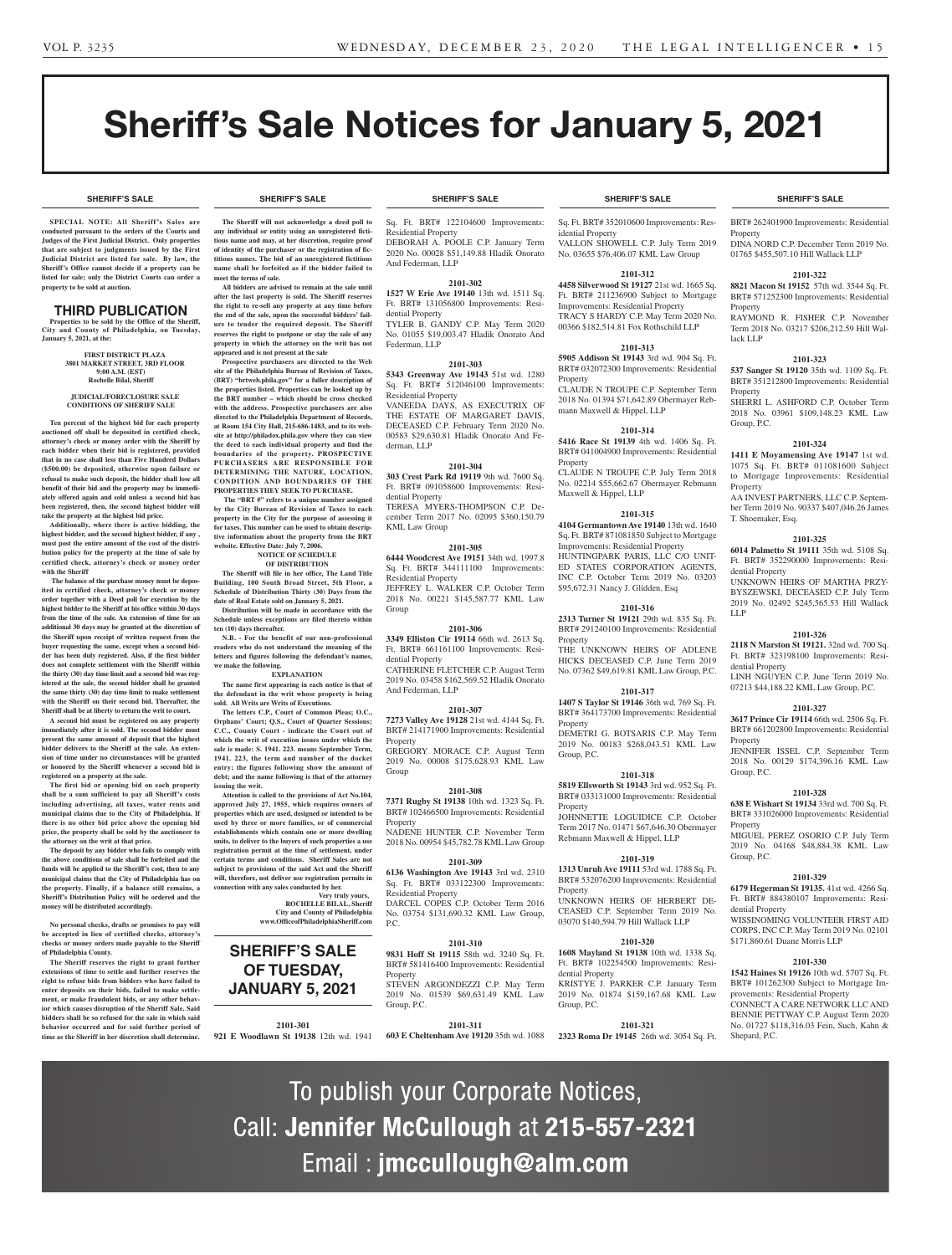# **LEGAL LISTINGS**

# URT NOT

#### **FIRST JUDICIAL DISTRICT OF PENNSYLVANIA COURT OF COMMON PLEAS OF PHILADELPHIA COUNTY**

**President Judge Administrative Order**

#### **No. 67 of 2020**

#### **In re: Postponement of January 5, 2021 Mortgage Foreclosure Sales**

#### **ORDER**

AND NOW, this 23<sup>rd</sup> day of December, 2020, at the request of the Sheriff of Philadelphia County; and due to limitations on public gatherings; the Sheriff having advised the Court that effective April 6, 2021, Sheriff Sales will be conducted via virtual platform consistent with procedures and protocol as issued by the Philadelphia Sheriff, it is hereby **ORDERED and DECREED** that the Mortgage Foreclosure Sheriff Sales scheduled for January 5, 2021 are postponed to April 6th 2021, with no further advertisement or costs, provided however as to each specific property at issue under the Writ that:

- (a) On or before February 19, 2021, Plaintiff's attorney files with the Office of Judicial Records a Praecipe requesting that the Sheriff Sale proceed on April 6, 2021 along with a "Notice to All Occupants" attached thereto. A timed stamped copy of the Praecipe and "Notice to All Occupants" shall be served by the Plaintiff on the Sheriff and Defendant(s). The Praecipe and "Notice to All Occupants" are attached to this order.
- (b) On or before February 19, 2021, Plaintiff's attorney files with the Office of Judicial Records a Praecipe requesting that the Writ be returned by the Sheriff to the Office of Judicial Records, in which case a new Writ of Execution must be filed and served as provided by rules of court. The Praecipe is attached to this order.
- (c) If Plaintiff fails to comply with paragraphs (a) or (b) above before February 19, 2021, the Writ at issue will be considered abandoned and it will be returned to the Office of Judicial Records by the Sheriff. The Plaintiff must thereafter file a new Writ of Execution which must be noticed as provided in Pa.R.C.P. 3129.2.

This Order does not affect the right of either party to file a Motion for postponement consistent with local practice.

**BY THE COURT:** 

/s/ *Idee C. Fox*

 *\_\_\_\_\_\_\_\_\_\_\_\_\_\_\_\_\_\_\_\_\_\_\_\_\_\_\_\_\_\_\_* **Idee C. Fox, President Judge Court of Common Pleas Philadelphia County** 

#### **FIRST JUDICIAL DISTRICT OF PENNSYLVANIA COURT OF COMMON PLEAS OF PHILADELPHIA COUNTY**

| Plaintiff | ÷                    | <b>TERM, 202</b> |  |
|-----------|----------------------|------------------|--|
| VS.       | $\ddot{\cdot}$       |                  |  |
| Defendant | $\ddot{\phantom{a}}$ | No.              |  |

New Sheriff Sale Date for Premises:

#### **PRAECIPE**

TO THE OFFICE OF JUDICIAL RECORDS:

Consistent with the December 23, 2020 Order issued by President Judge Idee C. Fox, Plaintiff requests that the Sheriff Sale of the above-premises which was scheduled for January 5, 2020:

- proceed on April 6, 2021. No new notice shall be required as provided in Pa.R.C.P. No. 3129.3(a). A copy of the attached *Important Notice to All Occupants* was sent to occupants of the premises which are subject to Sheriff Sale;
- $\Box$  not proceed on April 6, 2021 and for the Writ to be returned by the Sheriff to the Office of Judicial Records. A new writ of execution must be filed by Plaintiff and Notice will be given as required by Pa.R.C.P. 2139.2.

Date: \_\_\_\_\_\_\_\_\_\_\_\_\_\_\_\_ \_\_\_\_\_\_\_\_\_\_\_\_\_\_\_\_\_\_\_\_\_\_\_\_\_\_\_\_\_\_\_\_\_\_\_

**First Judicial District of Pennsylvania Court of Common Pleas of Philadelphia County**

Attorney for Plaintiff

**IMPORTANT NOTICE TO ALL OCCUPANTS**

**A SALE OF THIS PROPERTY,\_\_\_\_\_\_\_\_\_\_\_\_\_\_\_\_\_\_\_\_\_\_, HAS BEEN SCHEDULED BY THE PHILADELPHIA SHERIFF!**

*Court Notices continues on* **24**

## COMING EVEN

#### **DECEMBER 29**

**The Right to Know Law** Webcast Replay 9:00 AM to 12:00 PM Cost: \$279 Standard; \$140 Attorneys licensed 5 years or less, judicial law clerks & paralegals 3 substantive For more information contact PBI Customer Service at 800-

247-4PBI or go to: www.pbi.org

#### **DECEMBER 30**

**ADA Update: Reasonable Accommodation in the Workplace** Webcast Replay 9:00 AM to 12:00 PM Cost: \$249 Standard; \$125 Attorneys licensed 5 years or less, judicial law clerks & paralegals 2 substantive/1 ethics For more information contact PBI Customer Service at 800-247-4PBI or go to: www.pbi.org.

### **JANUARY 12**

**IRS Tax Update on 2020 Changes**  Webcast 1:00 PM to 4:15 PM Cost: \$249 Standard; \$125 Attorneys licensed 5 years or less, judicial law clerks & paralegals 3 substantive For more information contact PBI Customer Service at 800-247-4PBI or go to: www.pbi.org

### **JANUARY 13 - 15**

**PBA Family Law Section Winter Meeting 2021**  Webcast 8:15 AM to 11:45 AM

Cost: \$399 Standard; \$200 Attorneys licensed 5 years or less, judicial law clerks & paralegals

7.5 substantive/1.5 ethics

For more information contact PBI Customer Service at 800-247-4PBI or go to: www.pbi.org

#### **JANUARY 20**

**Practical Medicaid Planning 2021** Webcast 9:00 AM to 12:15 PM Cost: \$249 Standard; \$125 Attorneys licensed 5 years or less, judicial law clerks & paralegals 3 substantive For more information contact PBI Customer Service at 800-247-4PBI or go to: www.pbi.org

#### **JANUARY 21**

**It's Not Just Academic: Law Schools, Diversity, and the Legal**  Profession

Webcast 4:00 PM to 5:00 PM Cost: \$79 Standard; \$40 Attorneys licensed 5 years or less, judicial law clerks & paralegals 1 ethics

For more information contact PBI Customer Service at 800-247-4PBI or go to: www.pbi.org

#### **JANUARY 22**

**COVID-19 Employment Issues Roundup 2021** Webcast 9:00 AM to 12:15 PM Cost: \$249 Standard; \$125 Attorneys licensed 5 years or less, judicial law clerks & paralegals

3 substantive

For more information contact PBI Customer Service at 800-247-4PBI or go to: www.pbi.org

#### **JANUARY 26**

**Charitable Trusts 2021**  Webcast 9:00 AM to 12:15 PM Cost: \$249 Standard; \$125 Attorneys licensed 5 years or less, judicial law clerks & paralegals 3 substantive For more information contact PBI Customer Service at 800-247-4PBI or go to: www.pbi.org

#### **Department Of Records**

As of September 21, 2020 all instruments left for record are ready for delivery

|    | NSI D<br>1              |    | F.                    |
|----|-------------------------|----|-----------------------|
| 18 | <b>Coming Events</b>    | 22 | U.S. Bankruptcy Court |
| 21 | Common Pleas Court      |    | Hearings<br>22        |
|    | Civil Trial I ist<br>21 | 22 | Court of Appeals      |
| 19 | <b>Federal Court</b>    | 22 | District Court        |